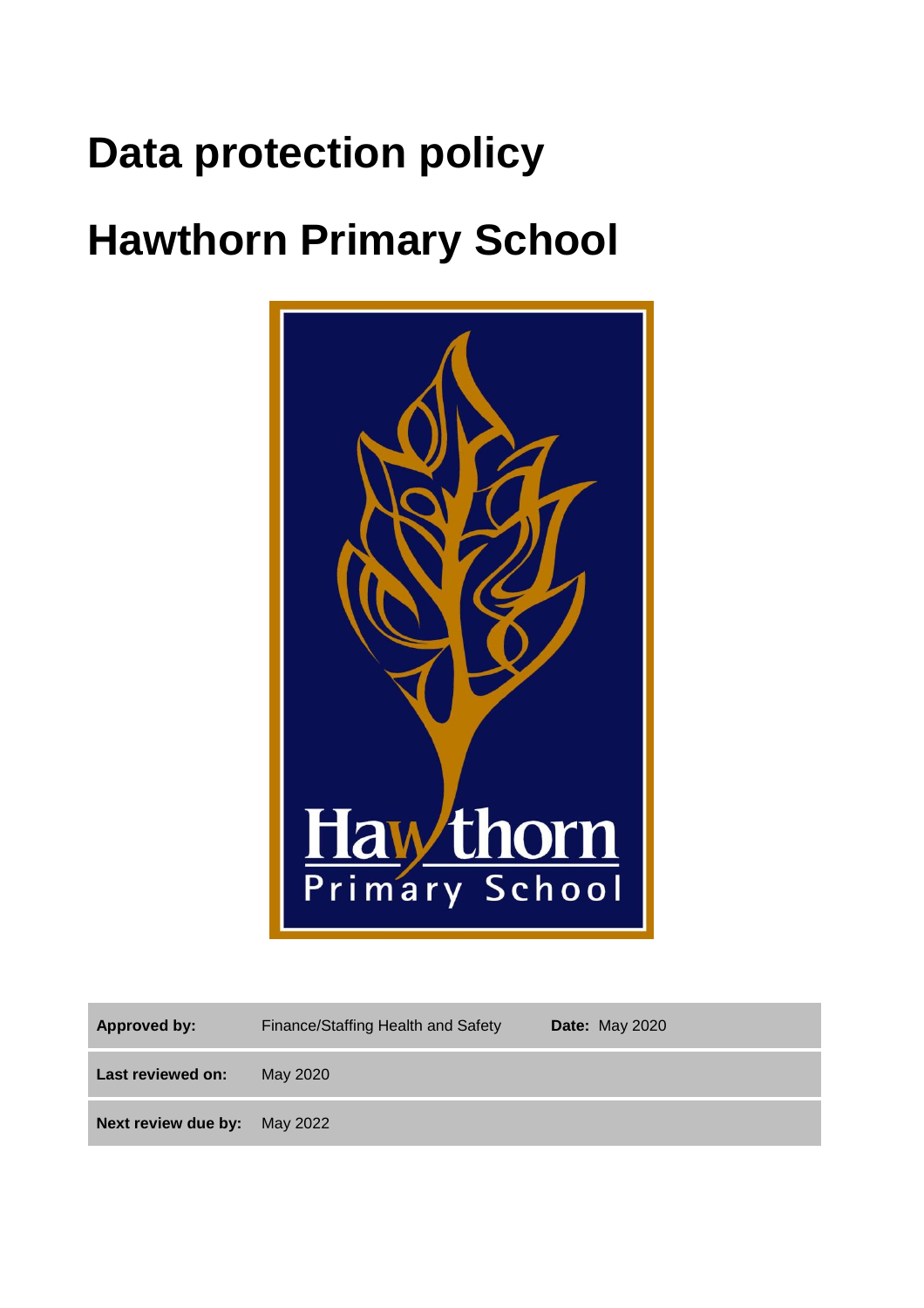# **Contents**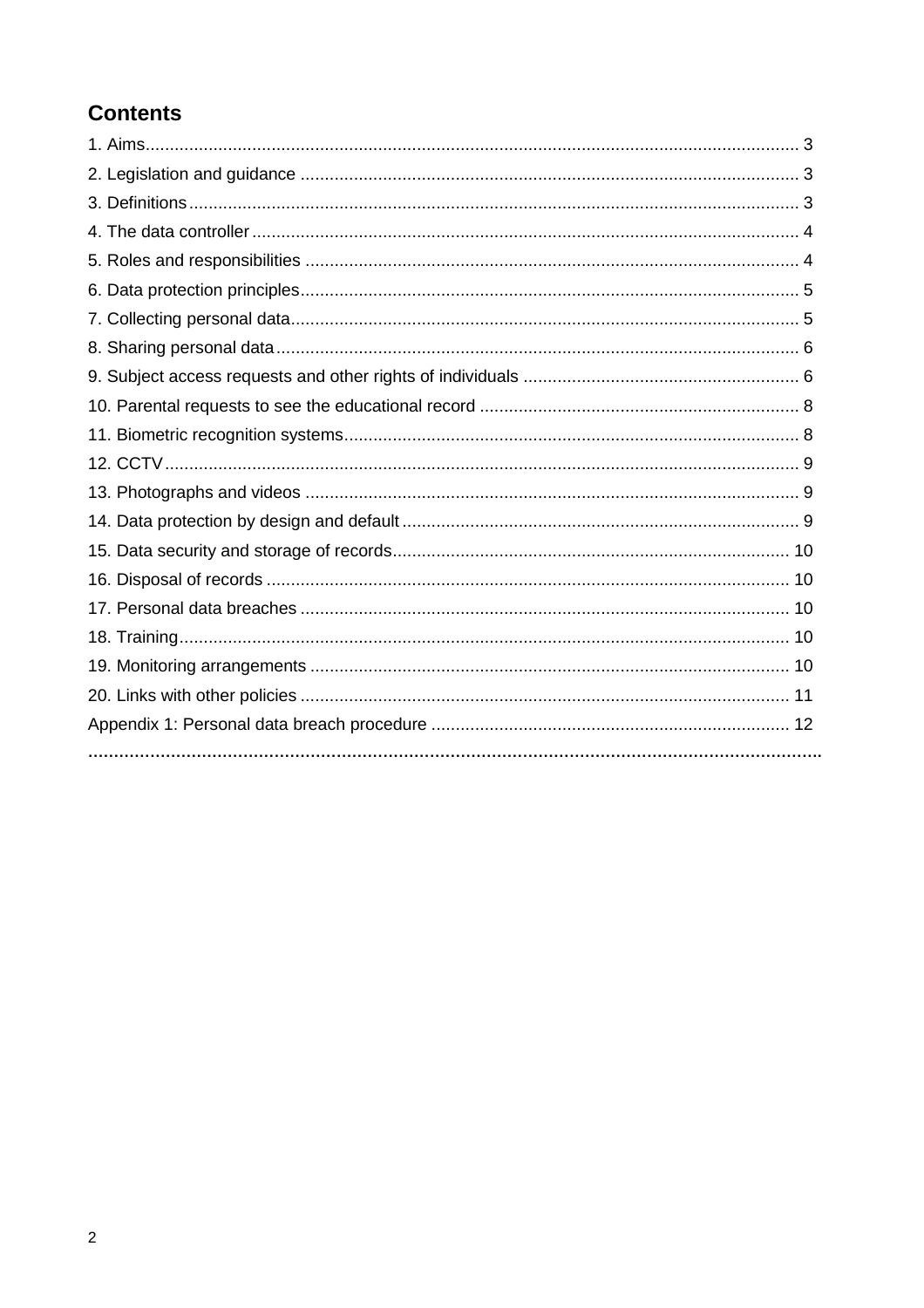## **1. Aims**

Our school aims to ensure that all personal data collected about staff, pupils, parents, governors, visitors and other individuals is collected, stored and processed in accordance with the [General Data Protection](http://data.consilium.europa.eu/doc/document/ST-5419-2016-INIT/en/pdf) [Regulation \(GDPR\)](http://data.consilium.europa.eu/doc/document/ST-5419-2016-INIT/en/pdf) and the expected provisions of the Data Protection Act 2018 (DPA 2018) as set out in the [Data Protection Bill.](https://publications.parliament.uk/pa/bills/cbill/2017-2019/0153/18153.pdf)

This policy applies to all personal data, regardless of whether it is in paper or electronic format.

# **2. Legislation and guidance**

This policy meets the requirements of the GDPR and the expected provisions of the DPA 2018. It is based on guidance published by the Information Commissioner's Office (ICO) on the [GDPR](https://ico.org.uk/for-organisations/guide-to-the-general-data-protection-regulation-gdpr/) and the ICO's [code of](https://ico.org.uk/media/for-organisations/documents/2014223/subject-access-code-of-practice.pdf)  [practice for subject access requests.](https://ico.org.uk/media/for-organisations/documents/2014223/subject-access-code-of-practice.pdf)

School does not currently have CCTV, however if this changes in the future, It also reflects the ICO's [code of](https://ico.org.uk/media/for-organisations/documents/1542/cctv-code-of-practice.pdf)  [practice](https://ico.org.uk/media/for-organisations/documents/1542/cctv-code-of-practice.pdf) for the use of surveillance cameras and personal information.

In addition, this policy complies with regulation 5 of the Education (Pupil Information) (England) Regulations [2005,](http://www.legislation.gov.uk/uksi/2005/1437/regulation/5/made) which gives parents the right of access to their child's educational record.

| <b>Term</b>                         | <b>Definition</b>                                                                                                                                                                                                                                                                                                                                                                                                                                   |
|-------------------------------------|-----------------------------------------------------------------------------------------------------------------------------------------------------------------------------------------------------------------------------------------------------------------------------------------------------------------------------------------------------------------------------------------------------------------------------------------------------|
| Personal data                       | Any information relating to an identified, or<br>identifiable, individual.<br>This may include the individual's:<br>Name (including initials)<br>$\bullet$<br>Identification number<br>Location data<br>Online identifier, such as a username<br>It may also include factors specific to the<br>individual's physical, physiological, genetic,<br>mental, economic, cultural or social identity.                                                    |
| Special categories of personal data | Personal data which is more sensitive and so<br>needs more protection, including information<br>about an individual's:<br>Racial or ethnic origin<br>$\bullet$<br>Political opinions<br>$\bullet$<br>Religious or philosophical beliefs<br>$\bullet$<br>Trade union membership<br>$\bullet$<br>Genetics<br>Biometrics (such as fingerprints, retina<br>and iris patterns), where used for<br>identification purposes<br>Health - physical or mental |

## **3. Definitions**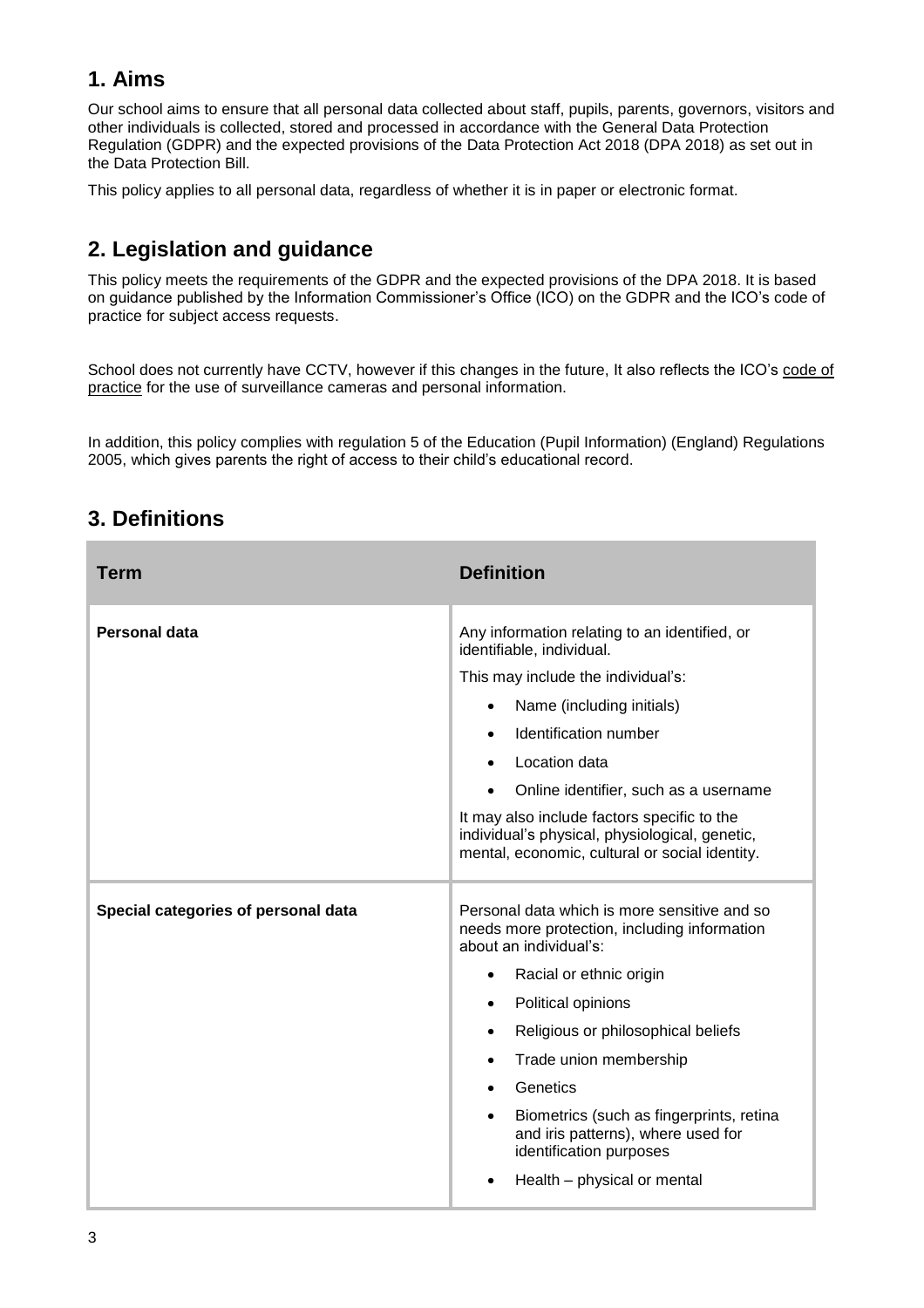|                      | Sex life or sexual orientation                                                                                                                                                                                                   |
|----------------------|----------------------------------------------------------------------------------------------------------------------------------------------------------------------------------------------------------------------------------|
| Processing           | Anything done to personal data, such as<br>collecting, recording, organising, structuring,<br>storing, adapting, altering, retrieving, using,<br>disseminating, erasing or destroying.<br>Processing can be automated or manual. |
| Data subject         | The identified or identifiable individual whose<br>personal data is held or processed.                                                                                                                                           |
| Data controller      | A person or organisation that determines the<br>purposes and the means of processing of<br>personal data.                                                                                                                        |
| Data processor       | A person or other body, other than an employee<br>of the data controller, who processes personal<br>data on behalf of the data controller.                                                                                       |
| Personal data breach | A breach of security leading to the accidental or<br>unlawful destruction, loss, alteration, unauthorised<br>disclosure of, or access to personal data.                                                                          |

## **4. The data controller**

Our school processes personal data relating to parents, pupils, staff, governors, visitors and others, and therefore is a data controller.

The school is registered as a data controller with the ICO and will renew this registration annually or as otherwise legally required.

## **5. Roles and responsibilities**

This policy applies to **all staff** employed by our school, and to external organisations or individuals working on our behalf. Staff who do not comply with this policy may face disciplinary action.

#### **5.1 Governing board**

The governing board has overall responsibility for ensuring that our school complies with all relevant data protection obligations.

#### **5.2 Data protection officer**

The data protection officer (DPO) is responsible for overseeing the implementation of this policy, monitoring our compliance with data protection law, and developing related policies and guidelines where applicable.

They will provide an annual report of their activities directly to the governing board and, where relevant, report to the board their advice and recommendations on school data protection issues.

The DPO is also the first point of contact for individuals whose data the school processes, and for the ICO.

Full details of the DPO's responsibilities are set out in their job description.

Our DPO is CDIS and is contactable via 0191 5190549 Mobile 07465810194 or email bryan.chapman@champandis.co.uk

#### **5.3 Headteacher**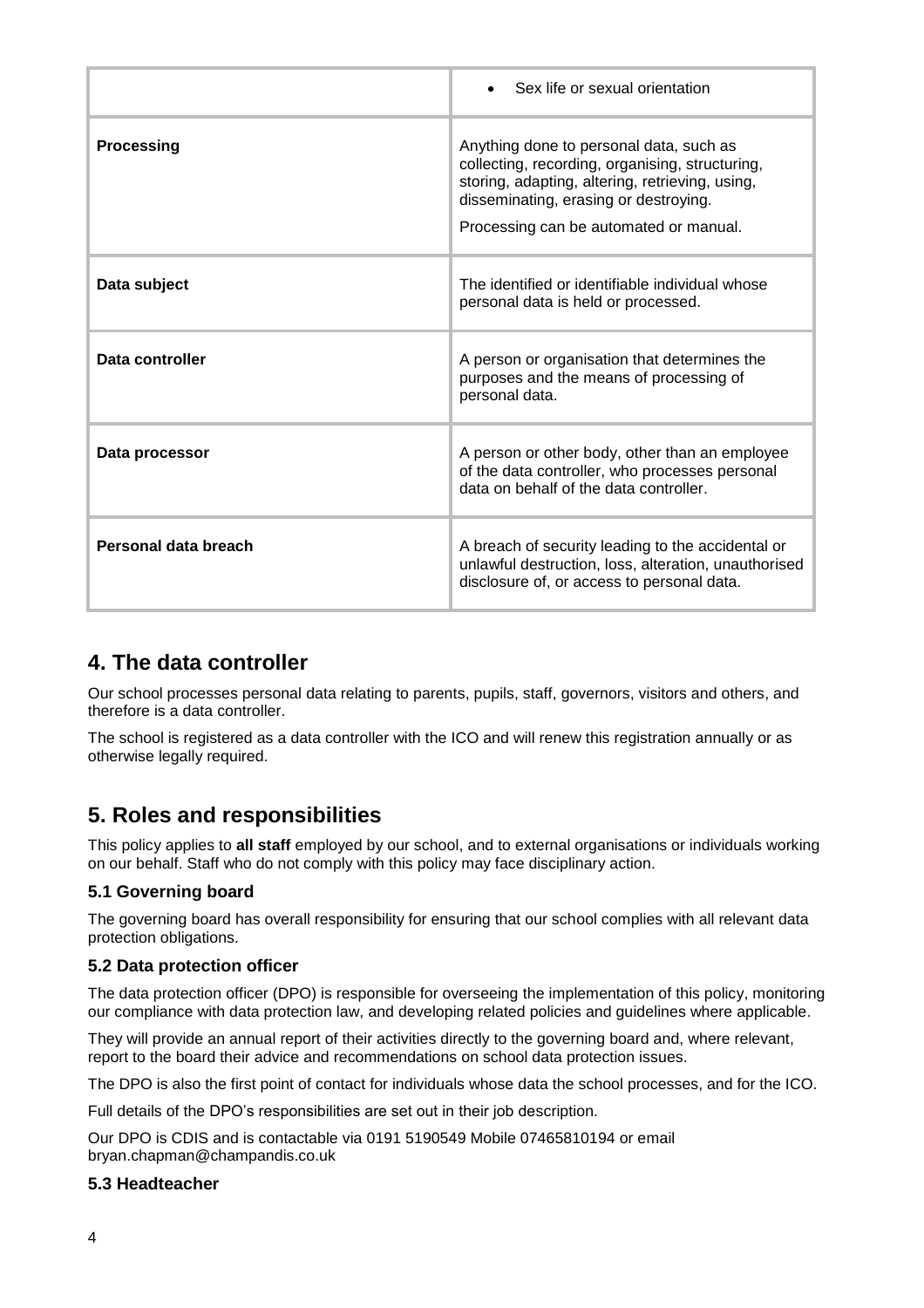The headteacher acts as the representative of the data controller on a day-to-day basis.

#### **5.4 All staff**

Staff are responsible for:

- Collecting, storing and processing any personal data in accordance with this policy
- Informing the school of any changes to their personal data, such as a change of address
- Contacting the DPO in the following circumstances:
	- $\circ$  With any questions about the operation of this policy, data protection law, retaining personal data or keeping personal data secure
	- o If they have any concerns that this policy is not being followed
	- o If they are unsure whether or not they have a lawful basis to use personal data in a particular way
	- $\circ$  If they need to rely on or capture consent, draft a privacy notice, deal with data protection rights invoked by an individual, or transfer personal data outside the European Economic Area
	- o If there has been a data breach
	- $\circ$  Whenever they are engaging in a new activity that may affect the privacy rights of individuals
	- o If they need help with any contracts or sharing personal data with third parties

## **6. Data protection principles**

The GDPR is based on data protection principles that our school must comply with.

The principles say that personal data must be:

- Processed lawfully, fairly and in a transparent manner
- Collected for specified, explicit and legitimate purposes
- Adequate, relevant and limited to what is necessary to fulfil the purposes for which it is processed
- Accurate and, where necessary, kept up to date
- Kept for no longer than is necessary for the purposes for which it is processed
- Processed in a way that ensures it is appropriately secure

This policy sets out how the school aims to comply with these principles.

## **7. Collecting personal data**

#### **7.1 Lawfulness, fairness and transparency**

We will only process personal data where we have one of 6 'lawful bases' (legal reasons) to do so under data protection law:

- The data needs to be processed so that the school can **fulfil a contract** with the individual, or the individual has asked the school to take specific steps before entering into a contract
- The data needs to be processed so that the school can **comply with a legal obligation**
- The data needs to be processed to ensure the **vital interests** of the individual e.g. to protect someone's life
- The data needs to be processed so that the school, as a public authority, can perform a task **in the public interest,** and carry out its official functions
- The data needs to be processed for the **legitimate interests** of the school or a third party (provided the individual's rights and freedoms are not overridden)
- The individual (or their parent/carer when appropriate in the case of a pupil) has freely given clear **consent**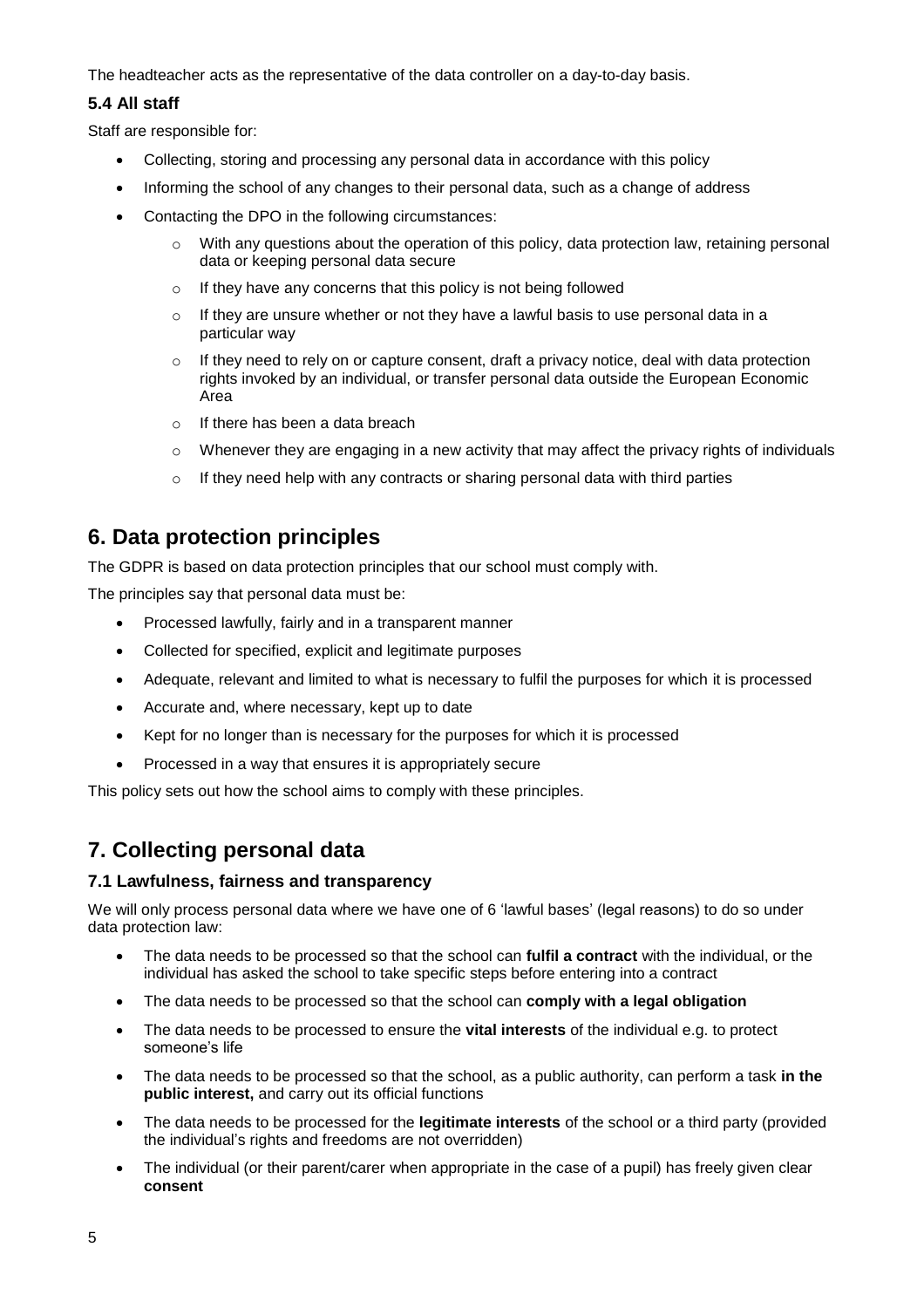For special categories of personal data, we will also meet one of the special category conditions for processing which are set out in the GDPR and Data Protection Act 2018.

If we offer online services to pupils, such as classroom apps, and we intend to rely on consent as a basis for processing, we will get parental consent (except for online counselling and preventive services).

Whenever we first collect personal data directly from individuals, we will provide them with the relevant information required by data protection law.

#### **7.2 Limitation, minimisation and accuracy**

We will only collect personal data for specified, explicit and legitimate reasons. We will explain these reasons to the individuals when we first collect their data.

If we want to use personal data for reasons other than those given when we first obtained it, we will inform the individuals concerned before we do so, and seek consent where necessary.

Staff must only process personal data where it is necessary in order to do their jobs.

When staff no longer need the personal data they hold, they must ensure it is deleted or anonymised. This will be done in accordance with [Information and Records Management Society's toolkit for schools](http://irms.org.uk/?page=schoolstoolkit&terms=%22toolkit+and+schools%22)

### **8. Sharing personal data**

We will not normally share personal data with anyone else, but may do so where:

- There is an issue with a pupil or parent/carer that puts the safety of our staff at risk
- We need to liaise with other agencies we will seek consent as necessary before doing this
- Our suppliers or contractors need data to enable us to provide services to our staff and pupils for example, IT companies. When doing this, we will:
	- $\circ$  Only appoint suppliers or contractors which can provide sufficient quarantees that they comply with data protection law
	- $\circ$  Establish a data sharing agreement with the supplier or contractor, either in the contract or as a standalone agreement, to ensure the fair and lawful processing of any personal data we share
	- $\circ$  Only share data that the supplier or contractor needs to carry out their service, and information necessary to keep them safe while working with us

We will also share personal data with law enforcement and government bodies where we are legally required to do so, including for:

- The prevention or detection of crime and/or fraud
- The apprehension or prosecution of offenders
- The assessment or collection of tax owed to HMRC
- In connection with legal proceedings
- Where the disclosure is required to satisfy our safeguarding obligations
- Research and statistical purposes, as long as personal data is sufficiently anonymised or consent has been provided

We may also share personal data with emergency services and local authorities to help them to respond to an emergency situation that affects any of our pupils or staff.

Where we transfer personal data to a country or territory outside the European Economic Area, we will do so in accordance with data protection law.

## **9. Subject access requests and other rights of individuals**

#### **9.1 Subject access requests**

Individuals have a right to make a 'subject access request' to gain access to personal information that the school holds about them. This includes:

• Confirmation that their personal data is being processed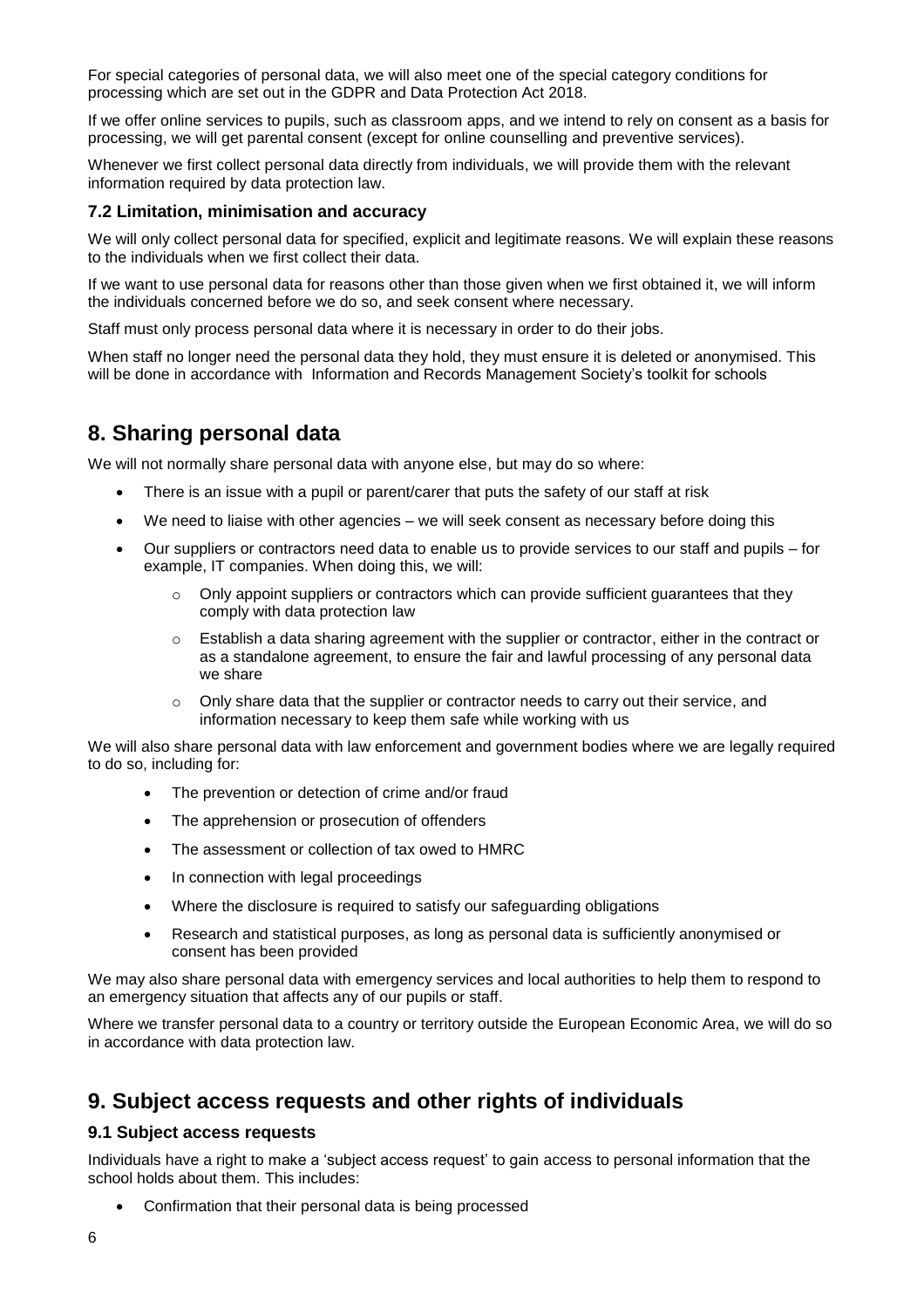- Access to a copy of the data
- The purposes of the data processing
- The categories of personal data concerned
- Who the data has been, or will be, shared with
- How long the data will be stored for, or if this isn't possible, the criteria used to determine this period
- The source of the data, if not the individual
- Whether any automated decision-making is being applied to their data, and what the significance and consequences of this might be for the individual

Subject access requests must be submitted in writing, either by letter, email or fax to the DPO. They should include:

- Name of individual
- Correspondence address
- Contact number and email address
- Details of the information requested

If staff receive a subject access request they must immediately forward it to the DPO.

#### **9.2 Children and subject access requests**

Personal data about a child belongs to that child, and not the child's parents or carers. For a parent or carer to make a subject access request with respect to their child, the child must either be unable to understand their rights and the implications of a subject access request, or have given their consent.

Children below the age of 12 are generally not regarded to be mature enough to understand their rights and the implications of a subject access request. Therefore, most subject access requests from parents or carers of pupils at our school may be granted without the express permission of the pupil. This is not a rule and a pupil's ability to understand their rights will always be judged on a case-by-case basis.

#### **9.3 Responding to subject access requests**

When responding to requests, we:

- May ask the individual to provide 2 forms of identification
- May contact the individual via phone to confirm the request was made
- Will respond without delay and within 1 month of receipt of the request
- Will provide the information free of charge
- May tell the individual we will comply within 3 months of receipt of the request, where a request is complex or numerous. We will inform the individual of this within 1 month, and explain why the extension is necessary

We will not disclose information if it:

- Might cause serious harm to the physical or mental health of the pupil or another individual
- Would reveal that the child is at risk of abuse, where the disclosure of that information would not be in the child's best interests
- Is contained in adoption or parental order records
- Is given to a court in proceedings concerning the child

If the request is unfounded or excessive, we may refuse to act on it, or charge a reasonable fee which takes into account administrative costs.

A request will be deemed to be unfounded or excessive if it is repetitive, or asks for further copies of the same information.

When we refuse a request, we will tell the individual why, and tell them they have the right to complain to the ICO.

#### **9.4 Other data protection rights of the individual**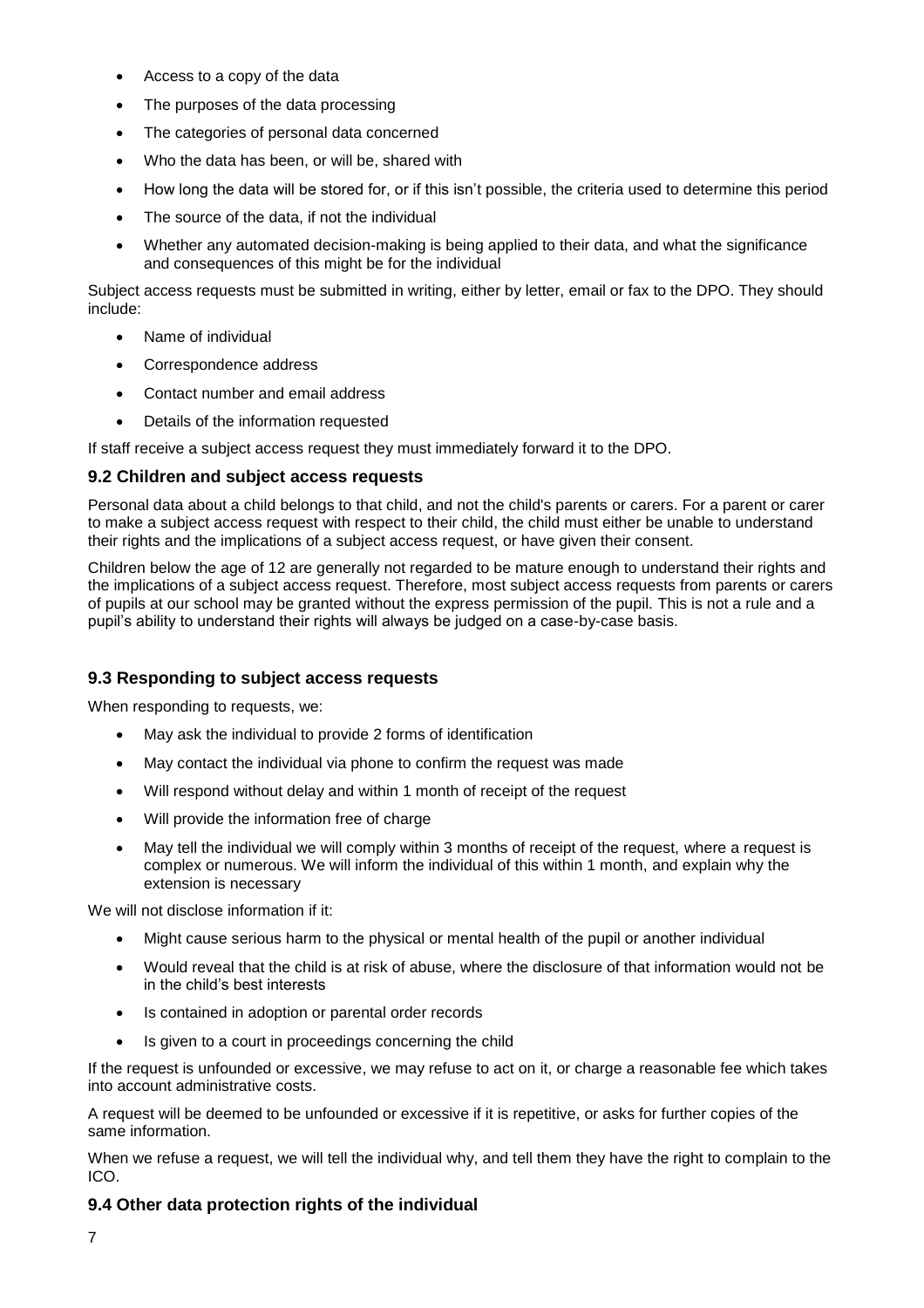In addition to the right to make a subject access request (see above), and to receive information when we are collecting their data about how we use and process it (see section 7), individuals also have the right to:

- Withdraw their consent to processing at any time
- Ask us to rectify, erase or restrict processing of their personal data, or object to the processing of it (in certain circumstances)
- Prevent use of their personal data for direct marketing
- Challenge processing which has been justified on the basis of public interest
- Request a copy of agreements under which their personal data is transferred outside of the European Economic Area
- Object to decisions based solely on automated decision making or profiling (decisions taken with no human involvement, that might negatively affect them)
- Prevent processing that is likely to cause damage or distress
- Be notified of a data breach in certain circumstances
- Make a complaint to the ICO
- Ask for their personal data to be transferred to a third party in a structured, commonly used and machine-readable format (in certain circumstances)

Individuals should submit any request to exercise these rights to the DPO. If staff receive such a request, they must immediately forward it to the DPO.

## **10. Parental requests to see the educational record**

Parents, or those with parental responsibility, have a legal right to free access to their child's educational record (which includes most information about a pupil) within 15 school days of receipt of a written request.

## **11. Biometric recognition systems**

School does not currently hold any form of biometric recognition data, however if this changes in the future, the following will apply.

Note that in the context of the Protection of Freedoms Act 2012, a "child" means a person under the age of 18.

Where we use pupils' biometric data as part of an automated biometric recognition system (for example, pupils use finger prints to receive school dinners instead of paying with cash), we will comply with the requirements of the [Protection of Freedoms Act 2012.](https://www.legislation.gov.uk/ukpga/2012/9/section/26)

Parents/carers will be notified before any biometric recognition system is put in place or before their child first takes part in it. The school will get written consent from at least one parent or carer before we take any biometric data from their child and first process it.

Parents/carers and pupils have the right to choose not to use the school's biometric system(s). We will provide alternative means of accessing the relevant services for those pupils. For example, pupils can pay for school dinners in cash at each transaction if they wish.

Parents/carers and pupils can object to participation in the school's biometric recognition system(s), or withdraw consent, at any time, and we will make sure that any relevant data already captured is deleted.

As required by law, if a pupil refuses to participate in, or continue to participate in, the processing of their biometric data, we will not process that data irrespective of any consent given by the pupil's parent(s)/carer(s).

Where staff members or other adults use the school's biometric system(s), we will also obtain their consent before they first take part in it, and provide alternative means of accessing the relevant service if they object. Staff and other adults can also withdraw consent at any time, and the school will delete any relevant data already captured.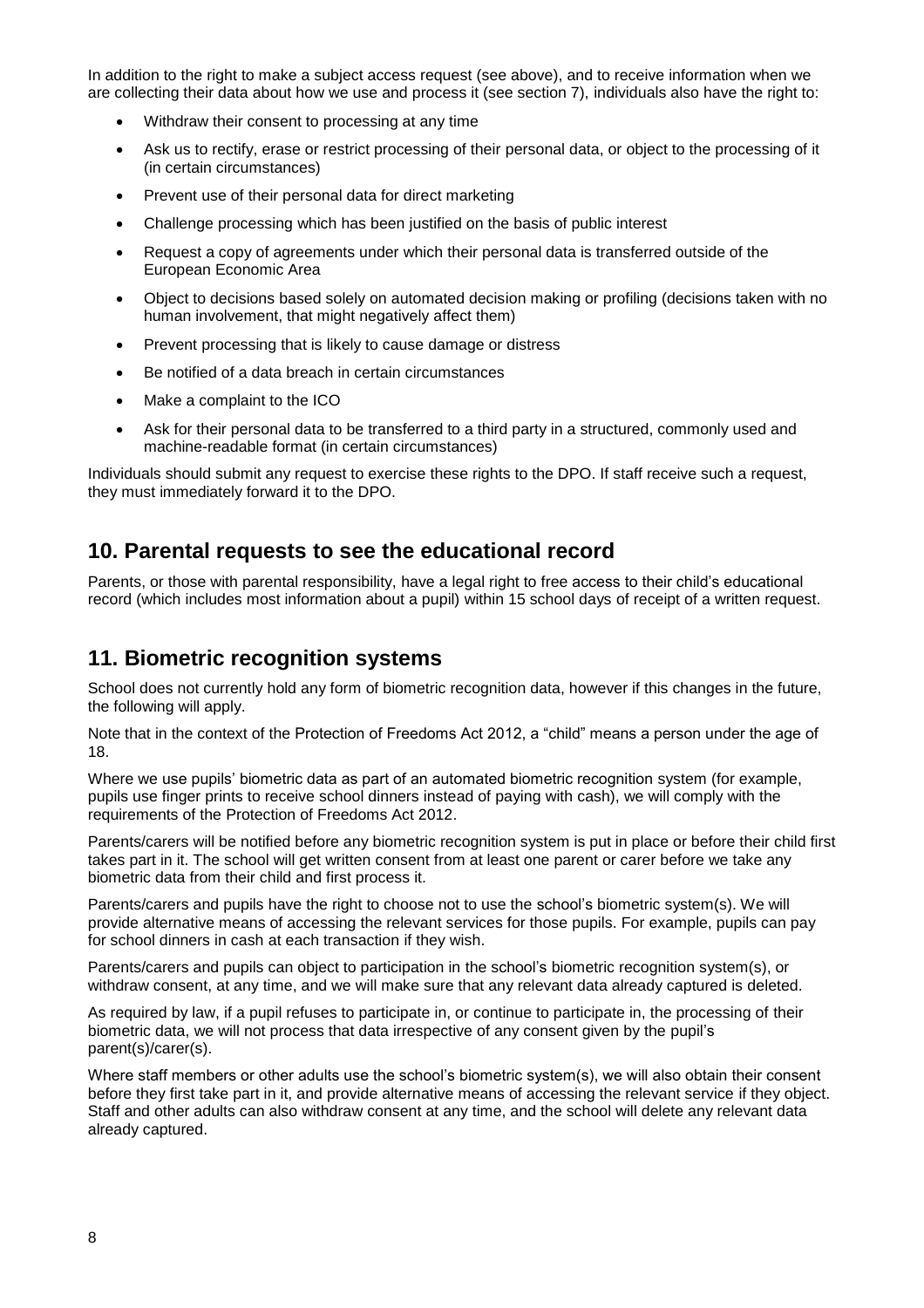# **12. CCTV**

School does not currently have CCTV, however if this changes in the future, the following will apply.

We use CCTV in various locations around the school site to ensure it remains safe. We will adhere to the ICO's [code of practice](https://ico.org.uk/media/for-organisations/documents/1542/cctv-code-of-practice.pdf) for the use of CCTV.

We do not need to ask individuals' permission to use CCTV, but we make it clear where individuals are being recorded. Security cameras are clearly visible and accompanied by prominent signs explaining that CCTV is in use.

## **13. Photographs and videos**

As part of our school activities, we may take photographs and record images of individuals within our school.

We will obtain written consent from parents/carers for photographs and videos to be taken of their child for communication, marketing and promotional materials. We will clearly explain how the photograph and/or video will be used to both the parent/carer and pupil.

Uses may include:

- Within school on notice boards and in school magazines, brochures, newsletters, etc.
- Outside of school by external agencies such as the school photographer, newspapers, campaigns
- Online on our school website or social media pages

Consent can be refused or withdrawn at any time. If consent is withdrawn, we will delete the photograph or video and not distribute it further.

When using photographs and videos in this way we will not accompany them with any other personal information about the child, to ensure they cannot be identified.

See our Safeguarding Child Protection Policy for more information on our use of photographs and videos.

## **14. Data protection by design and default**

We will put measures in place to show that we have integrated data protection into all of our data processing activities, including:

- Appointing a suitably qualified DPO, and ensuring they have the necessary resources to fulfil their duties and maintain their expert knowledge
- Only processing personal data that is necessary for each specific purpose of processing, and always in line with the data protection principles set out in relevant data protection law (see section 6)
- Completing privacy impact assessments where the school's processing of personal data presents a high risk to rights and freedoms of individuals, and when introducing new technologies (the DPO will advise on this process)
- Integrating data protection into internal documents including this policy, any related policies and privacy notices
- Regularly training members of staff on data protection law, this policy, any related policies and any other data protection matters; we will also keep a record of attendance
- Regularly conducting reviews and audits to test our privacy measures and make sure we are compliant
- Maintaining records of our processing activities, including:
	- $\circ$  For the benefit of data subjects, making available the name and contact details of our school and DPO and all information we are required to share about how we use and process their personal data (via our privacy notices)
	- $\circ$  For all personal data that we hold, maintaining an internal record of the type of data, data subject, how and why we are using the data, any third-party recipients, how and why we are storing the data, retention periods and how we are keeping the data secure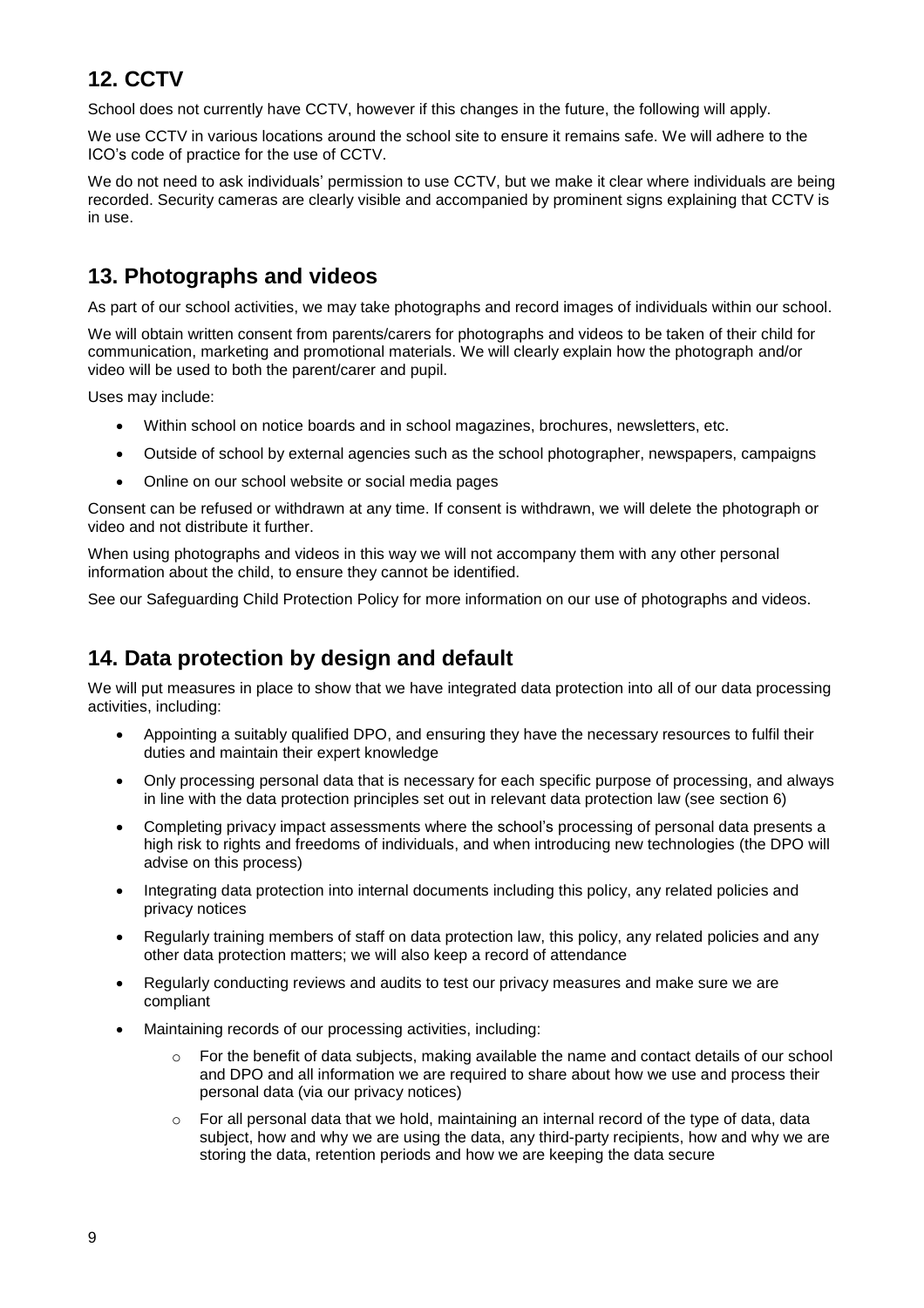## **15. Data security and storage of records**

We will protect personal data and keep it safe from unauthorised or unlawful access, alteration, processing or disclosure, and against accidental or unlawful loss, destruction or damage.

In particular:

- Paper-based records and portable electronic devices, such as laptops and hard drives that contain personal data are kept under lock and key when not in use
- Papers containing confidential personal data must not be left on office and classroom desks, on staffroom tables, pinned to notice/display boards, or left anywhere else where there is general access
- Where personal information needs to be taken off site, staff must sign it in and out from the school office
- Passwords that are at least 8 characters long containing letters and numbers are used to access school computers, laptops and other electronic devices. Staff and pupils are reminded to change their passwords at regular intervals
- Encryption software is used to protect all portable devices and removable media, such as laptops
- Staff, pupils or governors who store personal information on their personal devices are expected to follow the same security procedures as for school-owned equipment (see our online safety policy/ICT policy, acceptable use agreement/policy on acceptable use)
- Where we need to share personal data with a third party, we carry out due diligence and take reasonable steps to ensure it is stored securely and adequately protected (see section 8)

## **16. Disposal of records**

Personal data that is no longer needed will be disposed of securely. Personal data that has become inaccurate or out of date will also be disposed of securely, where we cannot or do not need to rectify or update it.

For example, we will shred or incinerate paper-based records, and overwrite or delete electronic files. We may also use a third party to safely dispose of records on the school's behalf. If we do so, we will require the third party to provide sufficient guarantees that it complies with data protection law.

## **17. Personal data breaches**

The school will make all reasonable endeavours to ensure that there are no personal data breaches.

In the unlikely event of a suspected data breach, we will follow the procedure set out in appendix 1.

When appropriate, we will report the data breach to the ICO within 72 hours. Such breaches in a school context may include, but are not limited to:

- A non-anonymised dataset being published on the school website which shows the exam results of pupils eligible for the pupil premium
- Safeguarding information being made available to an unauthorised person
- The theft of a school laptop containing non-encrypted personal data about pupils

## **18. Training**

All staff and governors are provided with data protection training as part of their induction process.

Data protection will also form part of continuing professional development, where changes to legislation, guidance or the school's processes make it necessary.

## **19. Monitoring arrangements**

The DPO is responsible for monitoring and reviewing this policy.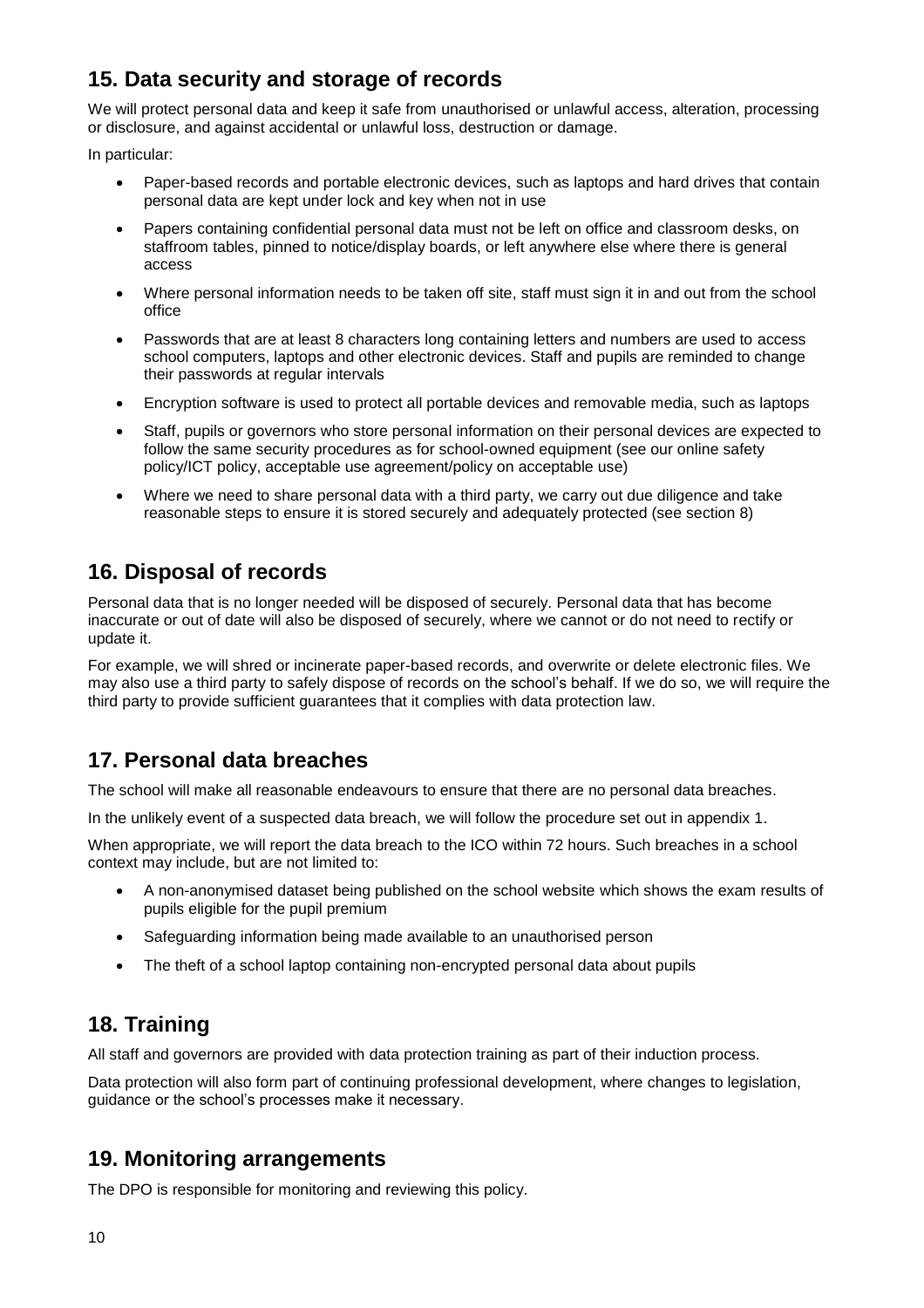This policy will be reviewed and updated if necessary when the Data Protection Bill receives royal assent and becomes law (as the Data Protection Act 2018) – if any changes are made to the bill that affect our school's practice. Otherwise, or from then on, this policy will be reviewed **every 2 years** and shared with the full governing board.

## **20. Links with other policies**

This data protection policy is linked to our:

- Freedom of information publication scheme
- Complaints
- E Safety
- ICT Acceptable Use
- IT
- Safeguarding
- Whistleblowing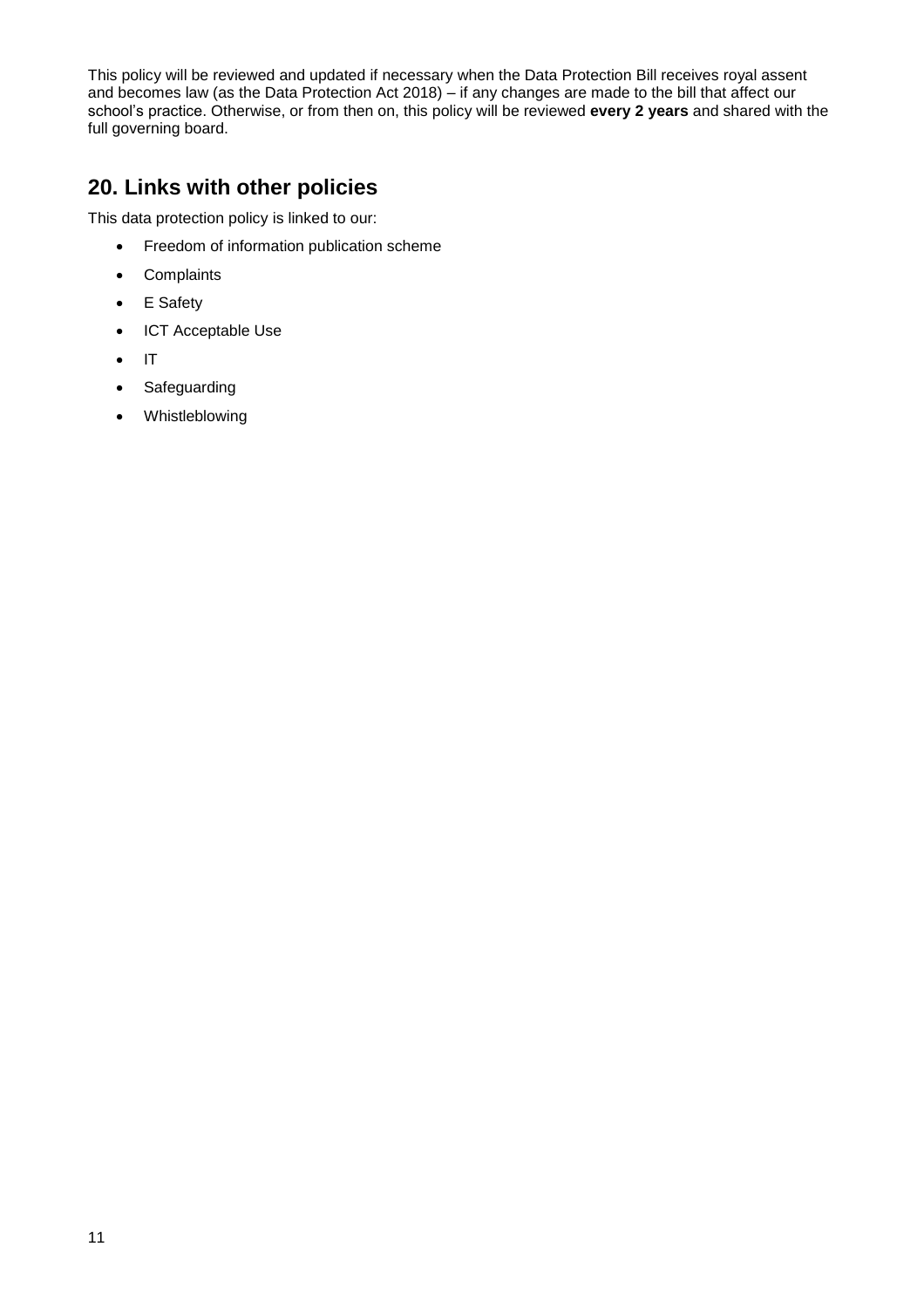## **Appendix 1: Personal data breach procedure**

This procedure is based on [guidance on personal data breaches](https://ico.org.uk/for-organisations/guide-to-the-general-data-protection-regulation-gdpr/personal-data-breaches/) produced by the ICO.

- On finding or causing a breach, or potential breach, the staff member or data processor must immediately notify the DPO
- The DPO will investigate the report, and determine whether a breach has occurred. To decide, the DPO will consider whether personal data has been accidentally or unlawfully:
	- o Lost
	- o Stolen
	- o Destroyed
	- o Altered
	- o Disclosed or made available where it should not have been
	- o Made available to unauthorised people
- The DPO will alert the headteacher and the chair of governors
- The DPO will make all reasonable efforts to contain and minimise the impact of the breach, assisted by relevant staff members or data processors where necessary. (Actions relevant to specific data types are set out at the end of this procedure)
- The DPO will assess the potential consequences, based on how serious they are, and how likely they are to happen
- The DPO will work out whether the breach must be reported to the ICO. This must be judged on a case-by-case basis. To decide, the DPO will consider whether the breach is likely to negatively affect people's rights and freedoms, and cause them any physical, material or non-material damage (e.g. emotional distress), including through:
	- o Loss of control over their data
	- o Discrimination
	- o Identify theft or fraud
	- o Financial loss
	- $\circ$  Unauthorised reversal of pseudonymisation (for example, key-coding)
	- o Damage to reputation
	- o Loss of confidentiality
	- o Any other significant economic or social disadvantage to the individual(s) concerned

If it's likely that there will be a risk to people's rights and freedoms, the DPO must notify the ICO.

- The DPO will document the decision (either way), in case it is challenged at a later date by the ICO or an individual affected by the breach. Documented decisions are stored electronically within school.
- Where the ICO must be notified, the DPO will do this via the ['report a breach' page of the ICO](https://ico.org.uk/for-organisations/report-a-breach/)  [website](https://ico.org.uk/for-organisations/report-a-breach/) within 72 hours. As required, the DPO will set out:
	- $\circ$  A description of the nature of the personal data breach including, where possible:
		- The categories and approximate number of individuals concerned
		- **•** The categories and approximate number of personal data records concerned
	- o The name and contact details of the DPO
	- o A description of the likely consequences of the personal data breach
	- $\circ$  A description of the measures that have been, or will be taken, to deal with the breach and mitigate any possible adverse effects on the individual(s) concerned